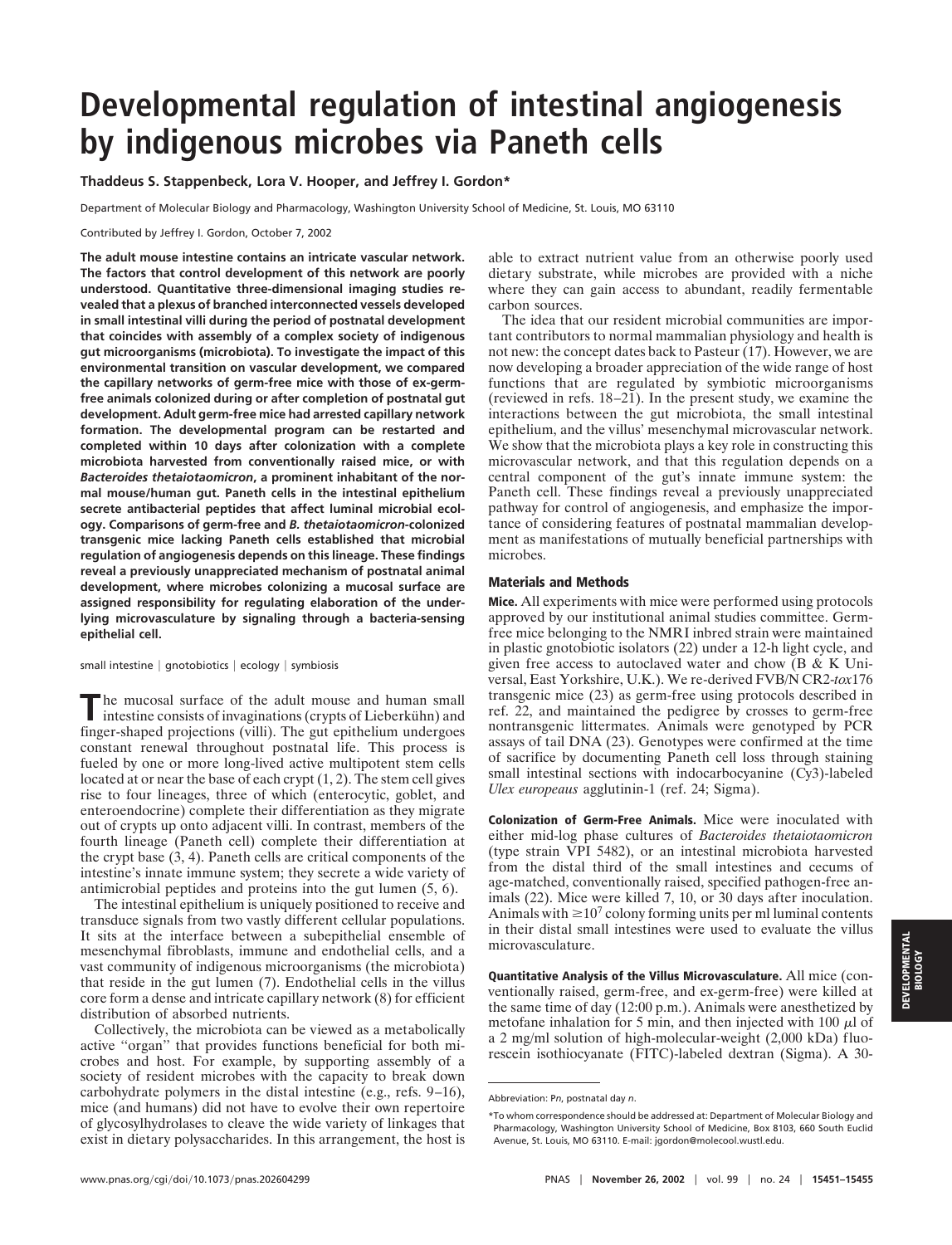gauge needle, attached to a 1-ml syringe, was used to infuse this material over a 10-s period into the retro-orbital plexus. Animals were killed 3 min later. The small intestine was removed and measured without stretching. An 8-cm segment, spanning the junction of the middle and distal thirds of the small bowel, was excised, perfused with fixation solution containing 0.5% paraformaldehyde, 15% picric acid, and 0.1 M sodium phosphate buffer (pH 7.0), opened with an incision along its cephalocaudal axis, pinned on black wax, and shaken gently at 4°C for 12 h in fixation solution. Specimens were rinsed in ice-cold PBS (three washes, 5 min each), followed by a 3-h incubation in 10% sucrose/PBS (4°C) and an overnight incubation in 20% sucrose/ 10% glycerol/PBS (4°C).

Villi were examined using two different methods. In the first method, 2.5-cm-long portions of the intestinal segment were frozen in OCT compound, and  $120$ - $\mu$ m-thick sections were cut along the cephalocaudal axis. Sections were then air-dried for 2 h at room temperature in the dark, followed by rehydration in ice-cold PBS (1 min) and an overnight incubation at 4°C in 3% deoxycholic acid (Sigma). Sections were rinsed two times in water (5 min per cycle, room temperature), and one time in PBS (5 min, room temperature) to remove residual deoxycholic acid. Sections were stained with Syto61 (Molecular Probes; 1:1,000 dilution in PBS) for 1 h at room temperature, followed by three PBS washes (5 min per cycle, room temperature). Sections were mounted in 50% glycerol/PBS and stored at 4°C before viewing. In the second method, whole-mount preparations are used rather than cryosections. A 1-cm portion of the fixed intestinal segment was washed in PBS and stained with Syto61 exactly as in the first method. The stained whole-mount preparation was placed on a glass slide (villus side up), and 100  $\mu$ l of a solution of 50% glycerol/PBS was added, followed by a coverslip.

Cryosections and whole mounts were viewed with an LSM 510 confocal microscope (Zeiss) and scanned at  $5\text{-}\mu\text{m}$ -thick intervals. Scans were projected in three dimensions by taking 12–16 serial images, aligning them at 7–10° intervals, and compiling/ rotating them about the *y* axis by using LSM 510 software (Zeiss).

The capillary network in the upper third of villi was quantified by counting the number of Syto61-positive nuclei per window as visualized from a fixed perspective of the three-dimensional reconstruction (a window was defined as an open area bounded by capillaries;  $n = 20-25$  villi per mouse;  $n = 3$  animals per group). Mean values  $\pm$  SD of nuclei per window were calculated for each mouse and mean values  $\pm$  SEM computed for each group. The statistical significance of differences observed between groups was assessed using Student's *t* test.

PHOTOSHOP (Version 5.0, Adobe Systems, Mountain View, CA) was used to create two-dimensional images from rotating three-dimensional images. These two-dimensional images are shown in Figs. 1–3.

## **Results**

**A Quantitative Assay for Visualizing Development of the Microvasculature in Three Dimensions Within the Mouse Small Intestine.** Twodimensional views are not adequate for characterizing the organization of the villus microvasculature (Fig. 1 *A* and *B*). Therefore, we developed a quantitative method for visualizing blood vessels in three dimensions. This method employs retroorbital injection of a solution containing high-molecular-weight FITC-conjugated dextran, followed by confocal microscopy of villi present in either whole-mount preparations of small intestine or  $120$ - $\mu$ m-thick cryosections. Epithelial nuclei were labeled with Syto61, and the density of the microvascular network was quantified by counting the number of stained nuclei overlying the open spaces or ''windows'' framed by the underlying interconnected capillaries. The higher the density of capillary branches and connections, the smaller the average number of nuclei contained per window. By assembling serial confocal



**Fig. 1.** Villus capillary networks in conventionally raised mice. (*A*–*C*) Sections prepared from the junction between the middle and distal thirds of the small intestine of a normal P28 mouse. (*A*) Hematoxylin/eosin (H&E)-stained section of a crypt-villus unit. The villus is located above, and the crypt below the dashed line. (Inset) A higher power view of the crypt showing Paneth cells (arrows). (B) Section from the same animal as in *A*, but stained with H&E and antibodies to the endothelial marker, von Willebrand's factor (purple; arrows). (*C*) Single confocal microscopic scan of a 120- $\mu$ m-thick cryosection. The capillary network is stained with FITC-tagged high-molecular-weight dextran (green), and epithelial nuclei with Syto61 (red). To view a three-dimensional rotating image of a compiled set of serial scans of this type, see Movies 1 and 2, which are published as supporting information on the PNAS web site, www.pnas.org, or go to http://gordonlab. wustl.edu/vasculature. (*D*) Confocal view of FITC-dextran-labeled vessels in a villus positioned at the junction of the middle and distal thirds of the small intestine of a normal, conventionally raised P14 mouse. (Bars, 25  $\mu$ m.)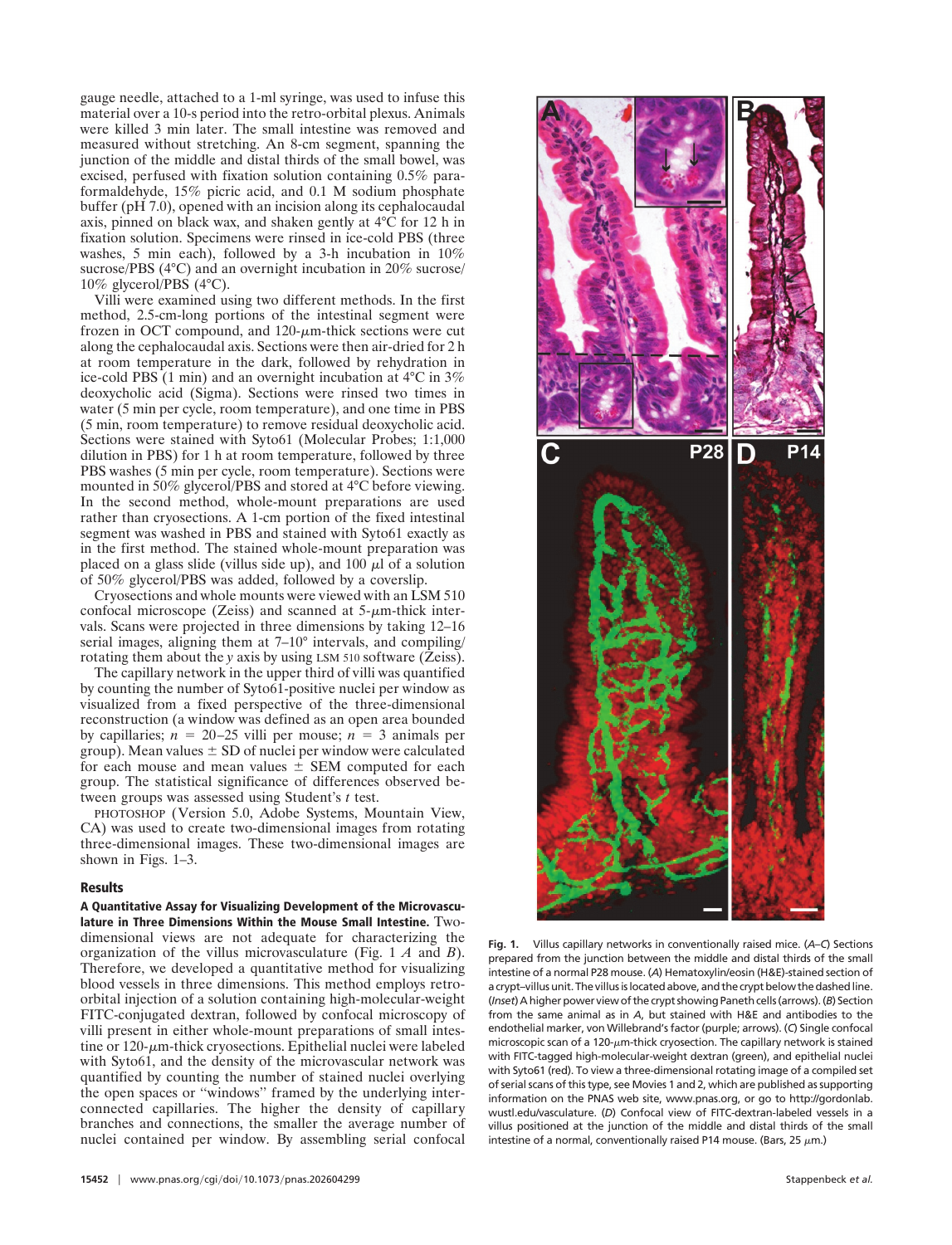

**Fig. 2.** Rapid microbial induction of angiogenesis in small intestinal villi of adult ex-germ-free mice. (*A*–*C*) Confocal scans of the capillary network present in the upper third of small intestinal villi. Whole mounts are from the junction between the middle and distal thirds of the small intestines of 6-week-old NMRI mice (capillaries, green; nuclei, red). (*A*) Germ-free (GF) mouse. (*B*) Age-matched ex-germ-free conventionalized (CONV) mouse killed 10 days after colonization with an unfractionated microbiota harvested from a conventionally raised ''donor.'' (*C*) Ex-germ-free mouse 10 days after colonization with *B. thetaiotaomicron* (*B. theta*) alone. To view three-dimensional rotating images of the capillary networks shown in *A*–*C*, see Movies 3–5, which are published as supporting information on the PNAS web site, or go to http://gordonlab.wustl.edu/vasculature. (*D*) Quantitation of villus capillary network density. Mean values ± SEM are plotted for each condition. The asterisk indicates that the difference relative to germ-free mice is statistically significant (*P* 0.005 according to Student's *t* test). (Bars in  $A$ –C, 25  $\mu$ m.)

images, taken at  $5-\mu m$  intervals, a rotating three-dimensional ''movie'' was constructed for viewing the microvascular network from multiple perspectives (Fig. 1*C*).

Vascular network development was first characterized in conventionally raised mice (i.e., mice with a microbiota). We focused on the distal half of the intestine, where the density of microbial colonization in the adult is several orders of magnitude greater than in the proximal half (25, 26). Three time points were selected: postnatal day 7 (P7), P14, and P28. During the suckling period (P1–P14), the crypt stem cell hierarchy is established (27, 28), the preweaning microbiota is predominated by facultative anaerobes (26), and mature Paneth cells have yet to emerge (24). At P7 and P14, the villus microvascular pattern consists of a simple arch with few or no cross-linking branches (Fig.  $1D$ ;  $n =$ 3 mice per time point). The suckling–weaning transition and crypt–villus morphogenesis are both completed by P28, at which time the villus capillary network has evolved to a complex latticework of branched interconnecting vessels (Fig. 1*C*).

The interval between P14 and P28 corresponds to the transition between the preweaning microbiota and assembly of a climax microbial community predominated by obligate anaerobes (26). In addition, a full census of differentiated Paneth cells appears at the base of now fully formed crypts. Paneth cells are able to sense, respond to, and subsequently shape the intestinal microbiota through their production and export of antimicrobial peptides (6). Based on these considerations, we proceeded to

test the contributions of the microbiota and Paneth cells to angiogenesis.

**The Adult Mouse Germ-Free Small Intestine Has an Arrested Angiogenic Program That Can Be Rapidly Restarted and Completed After Bacterial Colonization.** Recent DNA microarray-based profiling of small intestinal gene expression in adult NMRI mice raised without indigenous microbes (germ-free) suggested that a state of functional immaturity persists through adulthood when a microbiota is absent (ref. 29; see Table 1, which is published as supporting information on the PNAS web site, or http:// gordonlab.wustl.edu/vasculature). Therefore, we compared the structures of villus capillary networks in 6-week-old male NMRI germ-free mice, and in age- and gender-matched ex-germ-free animals colonized for 10 or 30 days with an unfractionated distal small intestinal microbiota harvested from age- and gendermatched, conventionally raised adult mice. "Conventionalization'' resulted in a marked increase in the density of the capillary network, as evidenced by a statistically significant 2-fold reduction in the average number of Syto61-labeled nuclei per "window" ( $P < 0.05$ ; Fig. 2A, B, and D). Microbial induction of angiogenesis was completed over a short time interval (10 days): colonization for 30 days produced no statistically significant changes in network density compared with a 10-day colonization [Fig. 2*D*; note that the density of epithelial nuclei per unit of villus surface area does not change during colonization (data not shown)].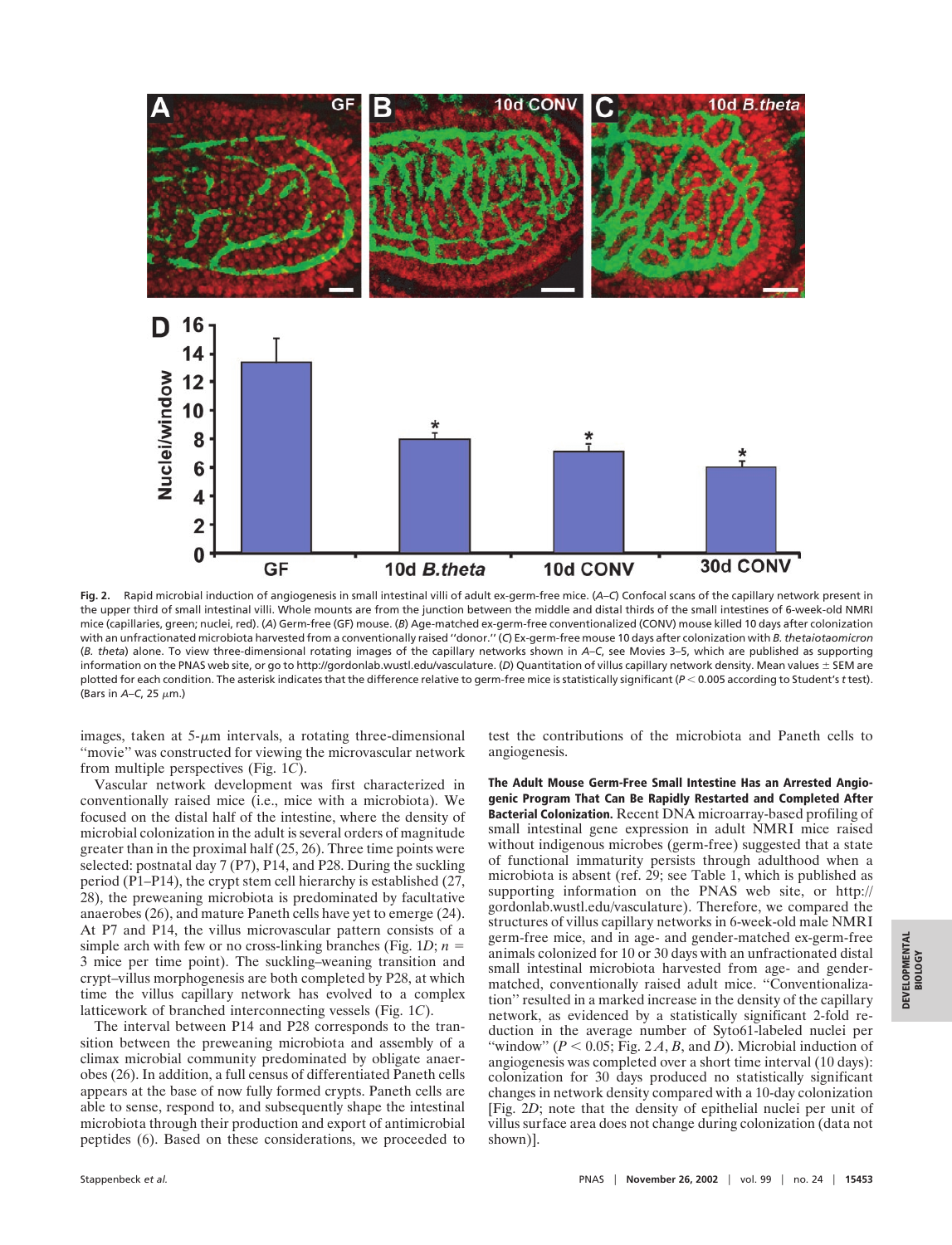

*B. thetaiotaomicron* is a genetically manipulatable, abundant component of the normal human and mouse distal gut microbial society (30, 31). It plays an important role in breaking down otherwise undigestable dietary polysaccharides (9–16, 32). A 10-day colonization of adult germ-free NMRI mice with this Gram-negative anaerobe recapitulates many of the changes in gene expression prompted by colonization with an unfractionated ''conventional'' distal small intestinal microbiota (ref. 29; see Table 1 or http://gordonlab.wustl.edu/vasculature). It does so without detectable binding to the epithelium (33). *B. thetaiotaomicron* colonization of 6-week-old germ-free NMRI mice for just 10 days is sufficient to induce a statistically significant ( $P <$ 0.005) 2-fold increase in the density of the villus capillary network. The resulting decrease in window size was indistinguishable from that produced by colonization with an unfractionated distal small intestinal microbiota (Fig. 2 *B*–*D*).

**Paneth Cells Produce Factors That Play a Key Role in the Development of the Villus Microvasculature.** We next assessed the effects of Paneth cells, and of *B. thetaiotaomicron*, on development of the capillary network by using a pedigree of germ-free FVB/N transgenic mice that lacks this cell type. Lineage ablation was achieved by expressing an attenuated diphtheria toxin A fragment ( $\arctan(176)$ ) under the control of nucleotides  $-6,500$  to  $+34$  of the Paneth-cell-specific mouse cryptdin-2 (CR2) gene (23). *tox*176 expression reduced the average Paneth cell census per crypt by  $>95\%$  (data not shown). Electron microscopic studies disclosed that undifferentiated columnar cells (34) replace Paneth cells. Loss of Paneth cells did not affect cell division rates in the crypt, as judged by the number S-phase cells/5- $\mu$ m-thick sections prepared from normal and transgenic littermates

**Fig. 3.** Paneth cell and microbial regulation of angiogenesis. (*A*–*D*) Confocal scans of 120- $\mu$ m-thick cryosections showing the upper thirds of villi. (*A*) Germ-free, Paneth cell-deficient P28 male CR2-*tox*176 mouse. (*B*) Age- and gender-matched, germ-free, Paneth-cellcontaining normal littermate. (*C*) Ex-germ-free P28 CR2-*tox*176 mouse examined 7 days after colonization with *B. thetaiotaomicron*. (*D*) P28 nontransgenic mouse killed 7 days after mono-association with *B. thetaiotaomicron*. To view three-dimensional rotating images of the capillary networks shown in *A*–*D*, see Movies 6–9, which are published as supporting information on the PNAS web site, or go to http://gordonlab.wustl.edu/vasculature. (*E*) Quantitation of capillary network density. Mean values  $\pm$  SEM for each condition are plotted. The statistical significance of differences between various groups is noted (Student's t test). (Bars in A–D, 25  $\mu$ m.)

treated with 5-bromo-2'deoxyuridine (BrdUrd) 90 min before sacrifice (100 sectioned crypts scored per mouse;  $n = 3$  mice per group). Similarly, we observed no detectable effects on crypt and villus architecture, or on the differentiation programs of the other three small intestinal epithelial cell lineages, as defined by histochemical stains and immunohistochemical surveys with a panel of previously characterized (35) antibodies and lectins  $(n = 3$  mice studied per group).

The capillary networks of germ-free P28 normal mice and Paneth cell-deficient CR2-*tox*176 littermates were compared. Without Paneth cells, the network was significantly less complex (2-fold larger average window size in distal small intestinal villi;  $n = 3$  mice per group;  $P < 0.005$ ; Fig. 3 *A*, *B*, and *E*). This finding indicates that even in the absence of a microbiota, Paneth cells produce factors that play a key role in the development of the villus microvasculature.

**B. thetaiotaomicron Stimulates Angiogenesis in the Developing Small Intestine via Paneth Cells.** We then colonized weaning P21 male germ-free normal and CR2-tox176 mice for 7d with *B. thetaiotaomicron* so that animals could be killed at the conclusion of crypt–villus morphogenesis. Comparisons of the resulting P28 germ-free and *B. thetaiotaomicron*-mono-associated CR2-*tox*176 mice revealed that in the absence of Paneth cells, the bacterium was unable to exert an effect on the density of the distal small intestinal villus microvasculature (Fig. 3 *A*, *C*, and *E*). In contrast, in the presence of Paneth cells a 7-day colonization produced a statistically significant 25% increase in capillary network density ( $P < 0.005$ ; Fig. 3 B, D, and E). The effects of Paneth cells and *B. thetaiotaomicron* were additive, resulting in a  $>$ 2-fold difference ( $P < 0.005$ ) in network density between